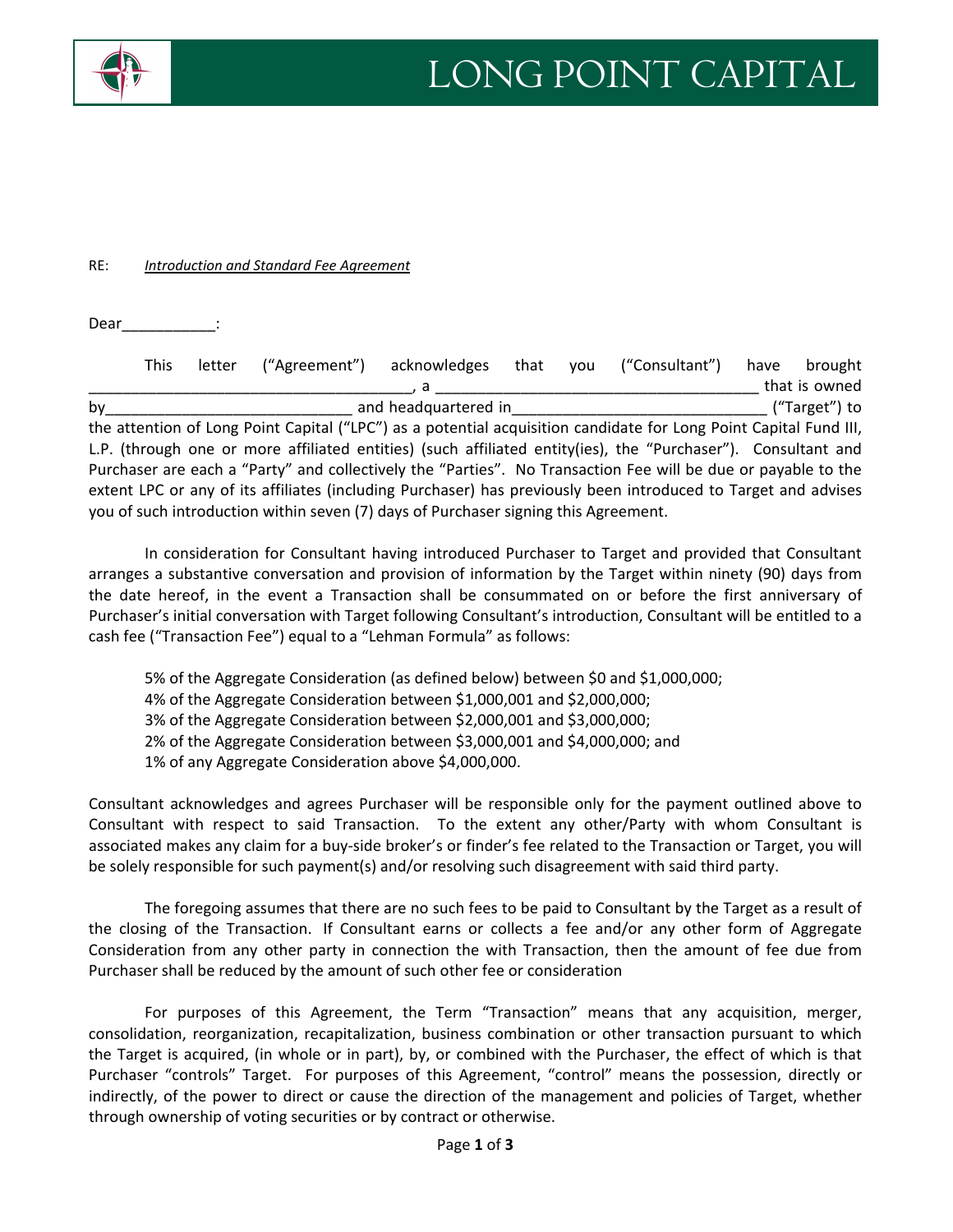For purposes of this Agreement, the term "Aggregate Consideration" means, without duplication, everything of value received by, paid or payable to Target and/or its shareholders ("Seller") by Purchaser in connection with a Transaction, including but not limited to cash, assets, securities, promissory notes, earn‐ outs, other deferred payments, and assumption of indebtedness by Purchaser (other than ordinary course liabilities). Additionally, Aggregate Consideration will include compensation paid to the Seller for agreements not to compete, employment agreements, real estate leases and consulting or other similar agreements solely to the extent that such consideration is in excess of commercially reasonable amounts for such agreements or arrangements for businesses similar to Target and for transactions of similar size to the Transaction. If an earn-out payment or other deferred or contingent compensation arrangement is part of the Aggregate Consideration, then the Transaction Fee associated with the earn‐out consideration shall only be paid at the same time and in the same form as the Seller receives the deferred or contingent compensation, if ever.

Please note that "Aggregate Consideration" will not include consideration described above for which a corresponding liability exists. For example, to the extent "Aggregate Consideration" is increased to "gross up" the tax benefit of doing an asset purchase as opposed to a stock purchase, this increase will not be counted in the calculation of Aggregate Consideration. Aggregate Consideration will not include the working capital left in the business or any adjustments to working capital.

The Agreement shall automatically terminate and be of no further force and effect one year form the date hereof; provided, however, that each Party hereto may terminate this Agreement upon ten (10) day notice to the other. To the extent Purchaser terminates this Agreement prior to the one-year anniversary hereof and a Transaction is consummated by Purchaser with Target prior to the one-year anniversary of the introduction to the Target, Consultant will be entitled to receive the Transaction Fee set forth herein.

This Agreement and the performance hereunder shall be governed by the laws of the State of New York without reference to the conflicts of law principles thereof. Any disputes arising hereunder shall be settled through an arbitration proceeding in New York, New York in accordance with the rules of the American Arbitration Association, and no Party shall be entitled to special, punitive or consequential damages. Nothing herein contained shall be deemed to create a joint venture or partnership relationship between the Parties hereto. Consultant acknowledges and agrees Purchaser does not have any obligation to pursue a Transaction, and that no obligation to pay a Transaction Fee or any other fee exists until definitive documentation is entered into by Purchaser and Target and thereafter consummated within the time period specified in this Agreement. To the extent a Transaction is consummated, Consultant acknowledges Purchaser will be obligated to pay the Transaction Fee pursuant hereto, and Consultant will not seek compensation from any shareholder of Purchaser or from their affiliates (other than Purchaser), including without limitation LPC. Consultant agrees that Consultant will be acting on behalf of Purchaser, as its agent, and that Consultant will not take or seek to take compensation from Target or its shareholders. Notwithstanding the foregoing, neither Party shall have any power to enter into any contracts or commitments in the name of, or on behalf of, the other Party, or to bind the other Party in any respect whatsoever. Each Party hereto represents and warrants that the terms and conditions of this Agreement do not, and will not, conflict with or violate any term and conditions of any other agreement or commitment to which it is bound (including any agreements relating to employment). The Parties agree an electronic copy of their signature shall be deemed an original, and this Agreement may be executed in one or more counterparts, each of which shall be deemed an original but all of which together all constitute one and the same instrument.